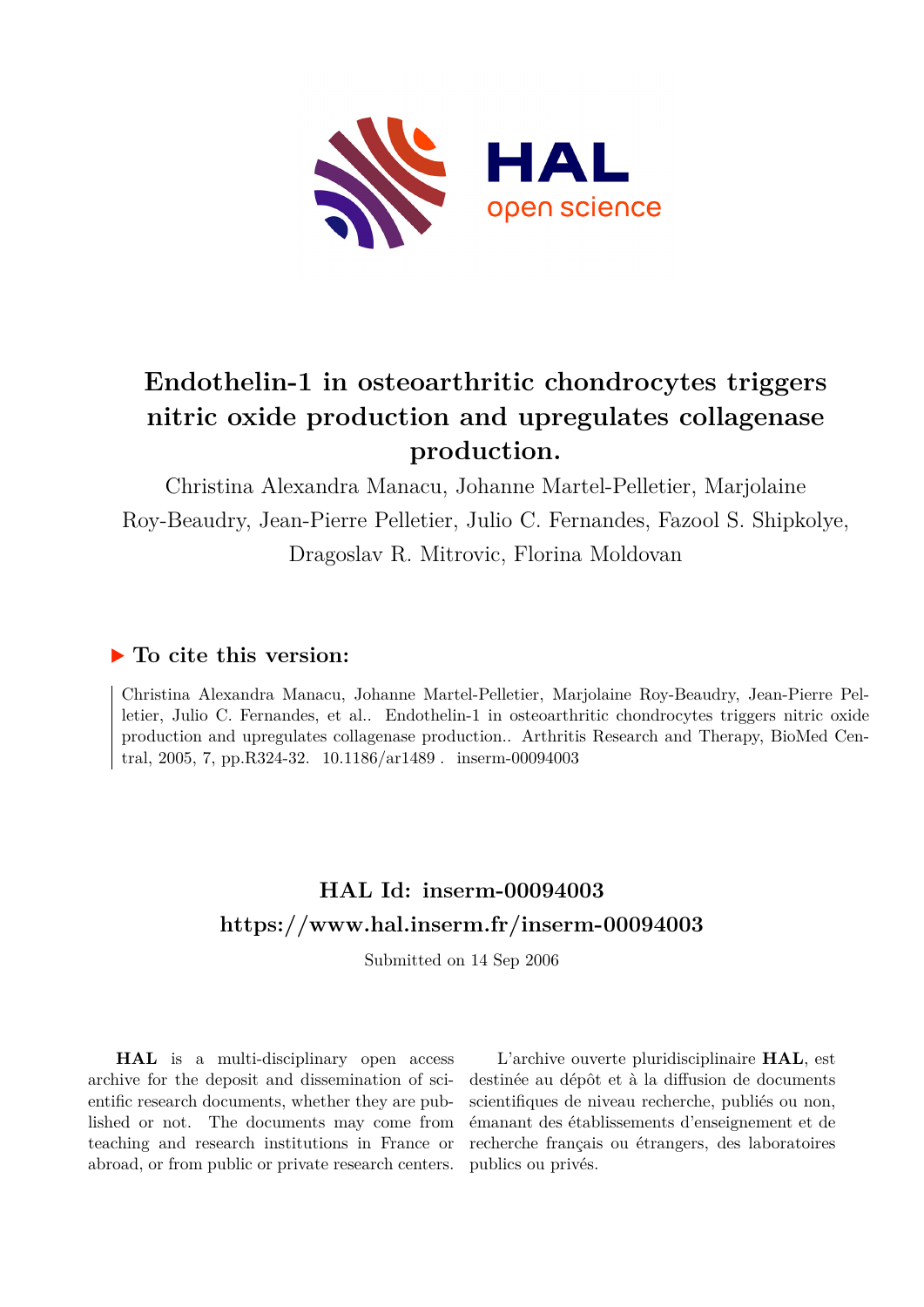## [Open Access](http://www.biomedcentral.com/info/about/charter/) Research article **Endothelin-1 in osteoarthritic chondrocytes triggers nitric oxide production and upregulates collagenase production**

Christina Alexandra Manacu<sup>1</sup>, Johanne Martel-Pelletier<sup>2</sup>, Marjolaine Roy-Beaudry<sup>1</sup>, Jean-Pierre Pelletier<sup>2</sup>, Julio C Fernandes<sup>3</sup>, Fazool S Shipkolye<sup>1</sup>, Dragoslav R Mitrovic<sup>4</sup> and Florina Moldovan1,5

<sup>1</sup>Research Center, Sainte-Justine Hospital, Montreal, Quebec, Canada

<sup>2</sup>Osteoarthritis Research Unit, Centre Hospitalier de l'Université de Montréal, Hopital Notre-Dame, Montreal, Quebec, Canada <sup>3</sup>Orthopaedics Research Laboratory, Department of Orthopaedics, Centre hospitalier Sacre-Coeur, Montreal, Quebec, Canada

<sup>4</sup>INSERM U-606, Hôpital Lariboisière, Paris, France

<sup>5</sup>Faculty of Dentistry, Université de Montréal, Quebec, Canada

Corresponding author: Florina Moldovan, florina.moldovan@umontreal.ca

Received: 20 Apr 2004 Revisions requested: 19 May 2004 Revisions received: 10 Nov 2004 Accepted: 1 Dec 2004 Published: 17 Jan 2005

Arthritis Res Ther 2005, 7:R324-R332 (DOI 10.1186/ar1489)

© 2005 Manacu et al., licensee BioMed Central Ltd.

This is an Open Access article distributed under the terms of the Creative Commons Attribution License ([http://creativecommons.org/licenses/by/](http://creativecommons.org/licenses/by/2.0) [2.0\)](http://creativecommons.org/licenses/by/2.0), which permits unrestricted use, distribution, and reproduction in any medium, provided the original work is properly cited.

#### **Abstract**

The mechanism of endothelin-1 (ET-1)-induced nitric oxide (NO) production, MMP-1 production and MMP-13 production was investigated in human osteoarthritis chondrocytes. The cells were isolated from human articular cartilage obtained at surgery and were cultured in the absence or presence of ET-1 with or without inhibitors of protein kinase or LY83583 (an inhibitor of soluble guanylate cyclase and of cGMP). MMP-1, MMP-13 and NO levels were then measured by ELISA and Griess reaction, respectively. Additionally, inducible nitric oxide synthase (iNOS) and phosphorylated forms of p38 mitogen-activated protein kinase, p44/42, stress-activated protein kinase/Jun-N-terminal kinase and serine-threonine Akt kinase were determined by western blot. Results show that ET-1 greatly increased MMP-1

and MMP-13 production, iNOS expression and NO release. LY83583 decreased the production of both metalloproteases below basal levels, whereas the inhibitor of p38 kinase, SB202190, suppressed ET-1-stimulated production only. Similarly, the ET-1-induced NO production was partially suppressed by the p38 kinase inhibitor and was completely suppressed by the protein kinase A kinase inhibitor KT5720 and by LY83583, suggesting the involvement of these enzymes in relevant ET-1 signalling pathways. In human osteoarthritis chondrocytes, ET-1 controls the production of MMP-1 and MMP-13. ET-1 also induces NO release via iNOS induction. ET-1 and NO should thus become important target molecules for future therapies aimed at stopping cartilage destruction.

Keywords: endothelin-1, metalloproteases, nitric oxide, osteoarthritis, signalling pathways

#### **Introduction**

Cartilage degradation in osteoarthritis (OA) and rheumatoid arthritis constitutes a major structural change in the joint, which may severely impair its function and cause pain and disability. This degradation is accompanied by the release in the synovial fluid of degraded matrix constituents that primarily result from an increased matrix catabolism [1]. Various factors are directly involved in this process. Endothelin-1 (ET-1), a potent vasoconstrictor and promitogen peptide for many cell types, including chondrocytes, was recently identified as one such factor [2,3].

ET-1 binds to the specific endothelin A or endothelin B receptors expressed on chondrocytes [4] and triggers a cascade of intracellular events, including phospholipase C activation [5], an increase in intracellular calcium [6,7], prostaglandin production [8] and nitric oxide (NO) release [9]. The effect of ET-1 on DNA and protein synthesis in chondrocytes is biphasic. The potent initial stimulatory

DMEM = Dulbecco's modified Eagle's medium; ELISA = enzyme-linked immunosorbent assay; ET-1 = endothelin-1; FCS = foetal calf serum; IL = interleukin; iNOS = inducible nitric oxide synthase; L-NIL = L-N<sup>6</sup>(1-iminoethyl)lysine; MAP = mitogen-activated protein; MEK1/2 = mitogen-activated protein kinase kinase 1/2; MMP = metalloprotease; NO = nitric oxide; OA = osteoarthritis; PKA = protein kinase A; SAP/JNK = stress-activated protein kinase/Jun-N-terminal kinase; TUNEL = terminal deoxynucleotidyl transferase-medulated dUTP nick end labelling.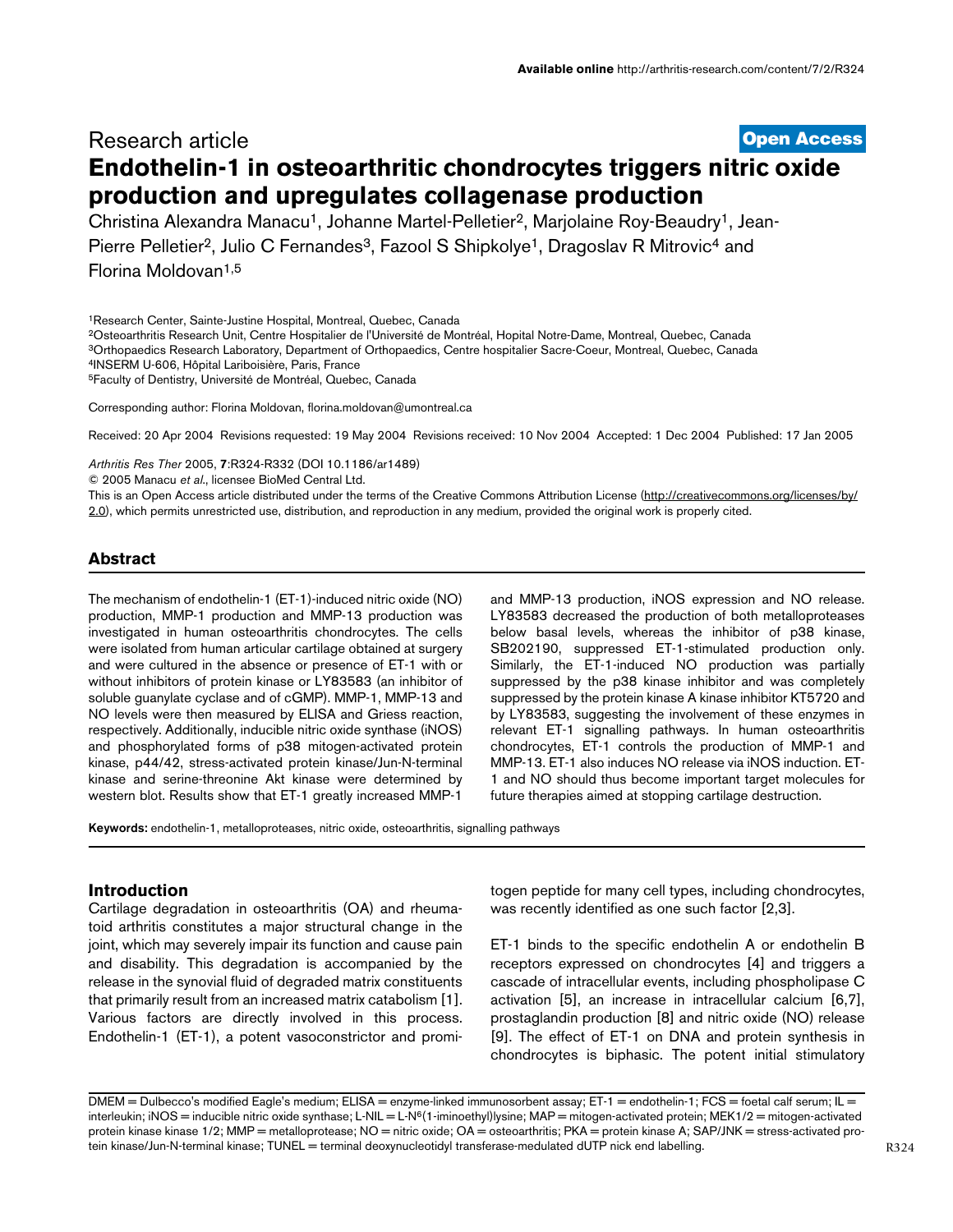effect of ET-1 decreases progressively with time and is followed by an inhibition [3,8]. The inhibitory effect seems to be mediated by NO and cGMP, both produced in response to ET-1 stimulation [8,9]. Additionally, we have recently demonstrated that ET-1 is significantly increased locally in OA cartilage and synovial membrane when compared with normal tissues. In OA cartilage, ET-1 is involved in cartilage catabolism through metalloprotease (MMP) regulation and the induction of type II collagen breakdown [2].

MMPs are a family of structurally related zinc-dependent neutral endopeptidases classified into subgroups of collagenases, gelatinases, stromelysins, membrane-type MMPs and other MMPs [10]. When activated, MMPs degrade a broad spectrum of substrates, including collagens and other matrix macromolecules. As a whole, MMPs play an important role in the extracellular matrix remodelling that occurs under physiological and pathological conditions. Among all the MMPs, we have recently demonstrated an induction in the synthesis, secretion and activation of two collagenases (MMP-1 and MMP-13) by ET-1 [2]. These MMPs play an active role in the progression of OA pathology as they are the most effective at initiating collagen destruction during the inflammatory process and the remodelling phase of the disease [11,12].

Another deleterious agent in joint cartilage is the NO radical [13,14], which downregulates DNA [8] and matrix synthesis [14] and upregulates matrix degradation via increased MMP synthesis [15]. Indeed, inhibition of NO production was shown to slow down the progression of OA. It has been demonstrated that, in vitro, NO could also upregulate MMP synthesis and activity in joint chondrocytes and cartilage [15]. In vivo in an OA animal model, selective inhibition of the inducible nitric oxide synthase (iNOS) provides a protective effect on OA joint tissues more specifically in regard to the degradation of the extracellular matrix and the downregulation of MMP [16].

The aim of the present study was to further investigate the role of ET-1 in human OA chondrocytes, focusing on NO, MMP-1 and MMP-13 production as well as the relevant signalling pathways activated by ET-1 in human OA chondrocytes in regard to these factors.

### **Materials and methods Specimens**

Human cartilage was obtained with the consent of 12 OA patients (mean  $\pm$  standard error of the mean age, 58  $\pm$  6 years) undergoing total knee replacement. The Institutional Ethics Committee Board of Notre Dame Hospital in Montreal, Canada approved the study protocol. Tissue specimens were embedded in paraffin, were sectioned and stained with Safranin O and fast green, and were evaluated using the Mankin histological/histochemical scale [17].

Only tissues corresponding to a moderate degree of OA severity (Mankin 3–7) were included in this study. Cartilage was sectioned from the tibial plateaus, rinsed and finely chopped, and the cells released by enzymatic digestion performed as previously described [2,11]. The cells were seeded in culture flasks at the density of 10<sup>4</sup> cells/cm<sup>2</sup> and were grown to confluence in DMEM (Gibco BRL, Burlington, ON, Canada) containing 10% heat-inactivated FCS (Hyclone, Logan, UT, USA) and 1% penicillin/streptomycin (Gibco BRL). Only first-passage-cultured cells were used.

#### **MMP-1 and MMP-13 quantification**

MMP-1 and MMP-13 protein levels were determined in the culture media using specific ELISA assays. The ELISA assay (Amersham Biosciences Corp., Baie d'Urfé, QC, Canada) for MMP-1 specifically detected the total human MMP-1 (i.e. active MMP-1, the latent enzyme and the enzyme complexed with inhibitors such as tissue inhibitor of matrix metalloproteinases 1). The sensitivity of this assay is 1.7 ng/ml, and there is no significant cross-reactivity or interference with MMP-3, MMP-2 and MMP-9. The MMP-13 ELISA assay (R&D Systems Inc., Minneapolis, MN, USA) is a monoclonal polyclonal-based assay specific for both the active and latent MMP-13. Its sensitivity is 0.032 ng/ml, and there is no cross-reactivity with MMP-1, MMP-2, MMP-3, MMP-7, MMP-8, MMP-9 and MT1-MMP. Results are expressed as nanograms per  $5 \times 10^5$  cells.

#### **The effect of ET-1, protein kinase inhibitors and a guanylate cyclase inhibitor (LY83583) on MMP-1, MMP-13 and NO production**

MMP-1 production, MMP-13 production and NO production were studied in the absence of and in the presence of ET-1, using various inhibitors: 1 µM SB 202190 (inhibitor of p38 mitogen-activated protein [MAP] kinase), 10 µM PD 98059 (a selective mitogen-activated protein kinase kinase 1/2 [MEK1/2] inhibitor), 100 nM Wortmannin (a phosphatidyl inositol 3 kinase inhibitor), 4 µM KT5720 (a protein kinase A [PKA] inhibitor), or 2 µM LY83583 (an inhibitor of NO-dependent soluble guanylate cyclase inhibitor). All inhibitors were purchased from Calbiochem EDM Biosciences Inc. (San Diego, CA, USA), and the active concentrations chosen are based on the literature or were assayed in preliminary experiments [18,19]. ET-1 was purchased from (Sigma-Aldrich, Oakville, ON, Canada). Confluent OA chondrocytes were preincubated for 30 min with these inhibitors and then 10 nM ET-1 was added for 24 hours. Following incubation, the MMP-13 and MMP-1 protein levels and NO levels were determined in the media of six independent cultures as described in the following.

#### **NO determination**

Nitrite (NO $_2$ ), a stable end product of NO, was measured in the media of cultured cells using a spectrophotometric method based on the Griess reaction [20]. To examine the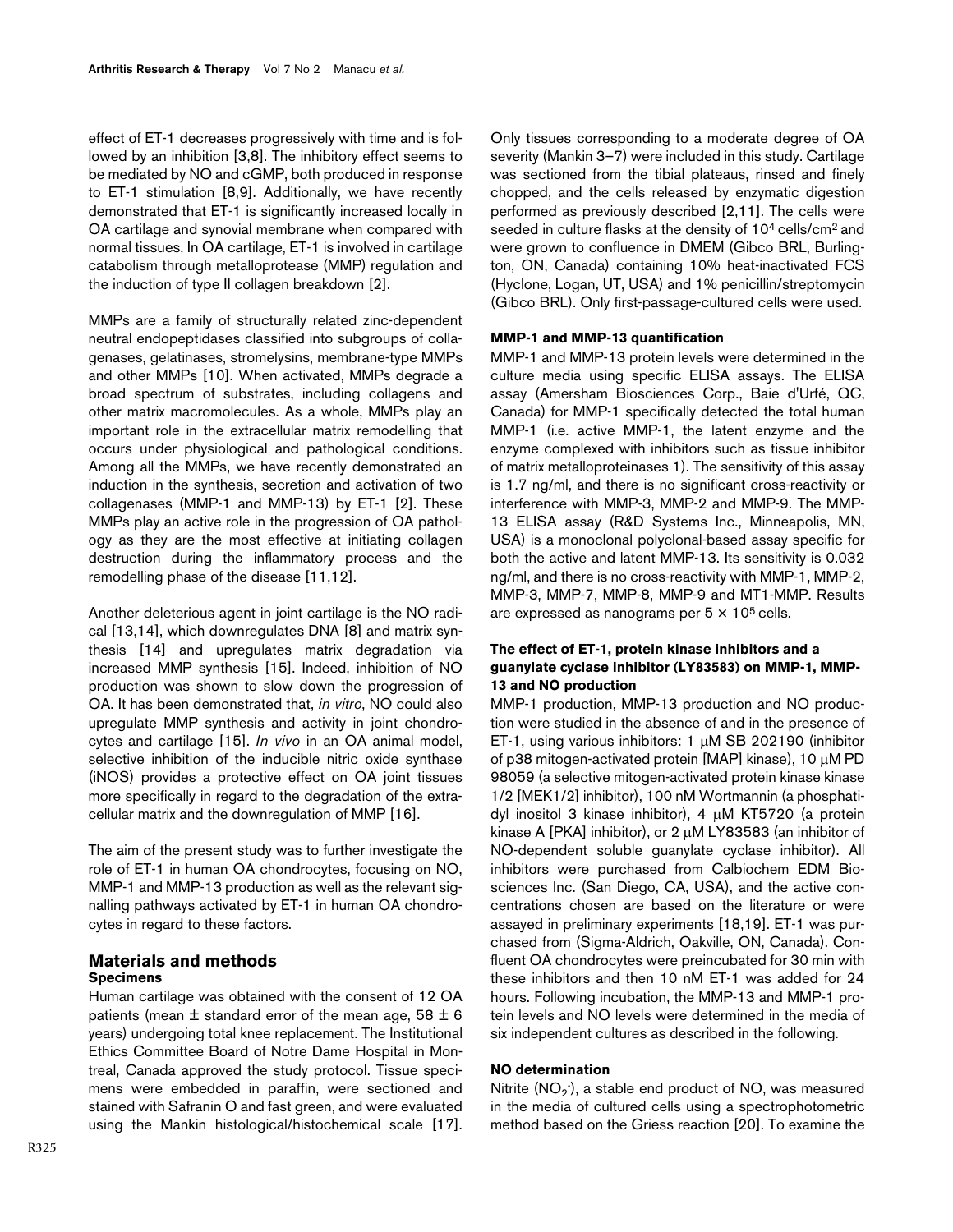effects of ET-1 on NO production, a dose–response curve was performed by incubating OA chondrocytes for 24 hours with increased concentrations (0–100 nM) of ET-1, or by pretreating with protein kinase inhibitors or a guanylate cyclase inhibitor and ET-1 as already described. NO production was also evaluated in the presence of the iNOS inhibitor L-NIL (L-N<sup>6</sup> (1-iminoethyl)lysine) (Calbiochem EDM Biosciences Inc.). Chondrocytes were preincubated for 30 min with 0–50 µM L-NIL and were then incubated for 24 hours with 10 nM ET-1. The media were collected and the released NO levels were determined. Results are expressed as nanomoles per  $5 \times 10^5$  cells  $\pm$  standard error of the mean or as a percentage of the control cultures.

#### **Western blot**

Confluent OA chondrocytes were incubated in the presence of or in the absence (control) of 10 nM ET-1, and the cells were lysed in 0.2 ml lysis buffer (25 mM HEPES, 5 mM  $\mathrm{MgCl}_2$ , 1 mM EDTA, 1 mM PMSF, 10  $\mu$ g/ml pepstatin, 10 µg/ml leupeptin, pH 7.5). The protein concentration of the lysate was determined with the Bradford dye assay (Bio-Rad Laboratories, Hercules, CA, USA). For western blot, 10 µg lysate protein was separated by electrophoresis on a 10% SDS discontinuous gradient polyacrylamide gel. Separated proteins were then transferred electrophoretically onto a nitrocellulose membrane (Hybond C extra; Amersham, Pharmacia Biotech, Chalfont St Giles, UK). The membranes were immersed overnight in the Super Block Blocking buffer (Pierce, Rockford, IL, USA), rinsed and incubated for 24 hours at 4°C with one of the mouse monoclonal primary antibodies (New England Biolabs, Mississauga, ON, Canada) specifically recognizing phosphorylated p38 or total p38 (dilution, 1/1000), phosphorylated p44/42 (dilution, 1/5000), phosphorylated Akt (dilution, 1/2000), phosphorylated stress-activated protein kinase/Jun-N-terminal kinase (SAP/JNK) (dilution, 1/1000), or actin C-terminal fragment (dilution, 1/5000). iNOS was detected with a rabbit polyclonal antibody (dilution, 1/ 1000; Santa Cruz Biotechnology Inc., Santa Cruz, CA, USA).

Following incubation with primary antibody, membranes were carefully washed and reincubated for 1 hour at 4°C with a second antibody (anti-rabbit IgG). Anti-mouse horseradish peroxidase-conjugated IgG (dilution, 1/25,000) was used for the detection of the monoclonal antibody, and sheep anti-rabbit horseradish peroxidase-conjugated IgG (dilution, 1/40,000) was used for the polyclonal antibody. Detection was performed using the Super Signal Ultra Western blot chemiluminescence system (Pierce) [11].

#### **Apoptosis**

Apoptosis was investigated in OA chondrocytes cultured on Lab-Tec chamber slides (Nalge Nunc International, Naperville, IL, USA). At confluence, the cells were rinsed

and incubated at 37°C for 72 hours in DMEM containing 2.5% heat-inactivated FCS in the absence of or in the presence of 10 nM human recombinant ET-1. Apoptotic cells were detected by in situ staining using the TUNEL method (Trevigen Inc., Gaithersburg, MD, USA). Both pro-apoptotic Bad and anti-apoptotic Bcl2 proteins were determined by immunocytochemical detection using specific anti-Bad and anti-Bcl2 antibodies (Upstate Biotechnology, Lake Placid, NY, USA). The results are expressed as the mean percentage of positively stained cells according to a previously published method [21,22].

#### **Statistical analysis**

Data are expressed as the mean  $\pm$  standard error of the mean of five or six independent cultures. Statistical significance was assessed by the Mann–Whitney test, and  $P \leq$ 0.05 was considered significant.

#### **Results**

#### **ET-1 induces MMP-1 and MMP-13 production**

The effects of ET-1 and those of various inhibitors on MMP-1 production and MMP-13 production are shown in Fig. [1.](#page-4-0) At 10 nM ET-1 the production of both enzymes was significantly increased  $(P < 0.005)$ . SB202190, a p38 inhibitor, completely suppressed the ET-1-stimulated production of both enzymes, whereas the phosphatidyl inositol 3 kinase inhibitor Wortmannin and the PKA inhibitor KT5720 partially but significantly ( $P < 0.01$ ) decreased the level of MMP-13 only. Interestingly, the most potent inhibitor of MMP-1 and MMP-13 production was LY83583, an inhibitor of NO-dependent soluble guanylate cyclase and of cGMP. This agent not only suppressed the ET-1-induced stimulation, but also decreased the level of both enzymes below the basal level: a significant difference was found for both MMP-13 and MMP-1 when compared with the ET-1 stimulation ( $P < 0.005$ ) and for MMP-13 when compared with the control ( $P < 0.05$ ). Although a decrease in MMP-13 was noted with the MEK1/2 kinase inhibitor PD98059 at the concentration tested, it did not reach statistical significance. With this inhibitor, no effect was found on MMP-1 production.

#### **ET-1 induces NO production**

The effects of ET-1 on NO release and on iNOS expression are shown in Fig. 2. Figure 2a shows that ET-1 greatly stimulated NO production and was released in a concentrationdependent manner. Incubation with increasing concentrations of ET-1, from 0.1 to 100 nM, augmented almost 12 fold the linear accumulation of NO. To determine the mechanism involved in the ET-1-induced NO production, the effects of the major intracellular signalling pathways were investigated. Figure 2b shows that the ET-1-induced NO release was significantly inhibited by p38 inhibition and prevented by KT5720, a PKA inhibitor. No significant effect was noted for MEK1/2 inhibition by PD98059 and by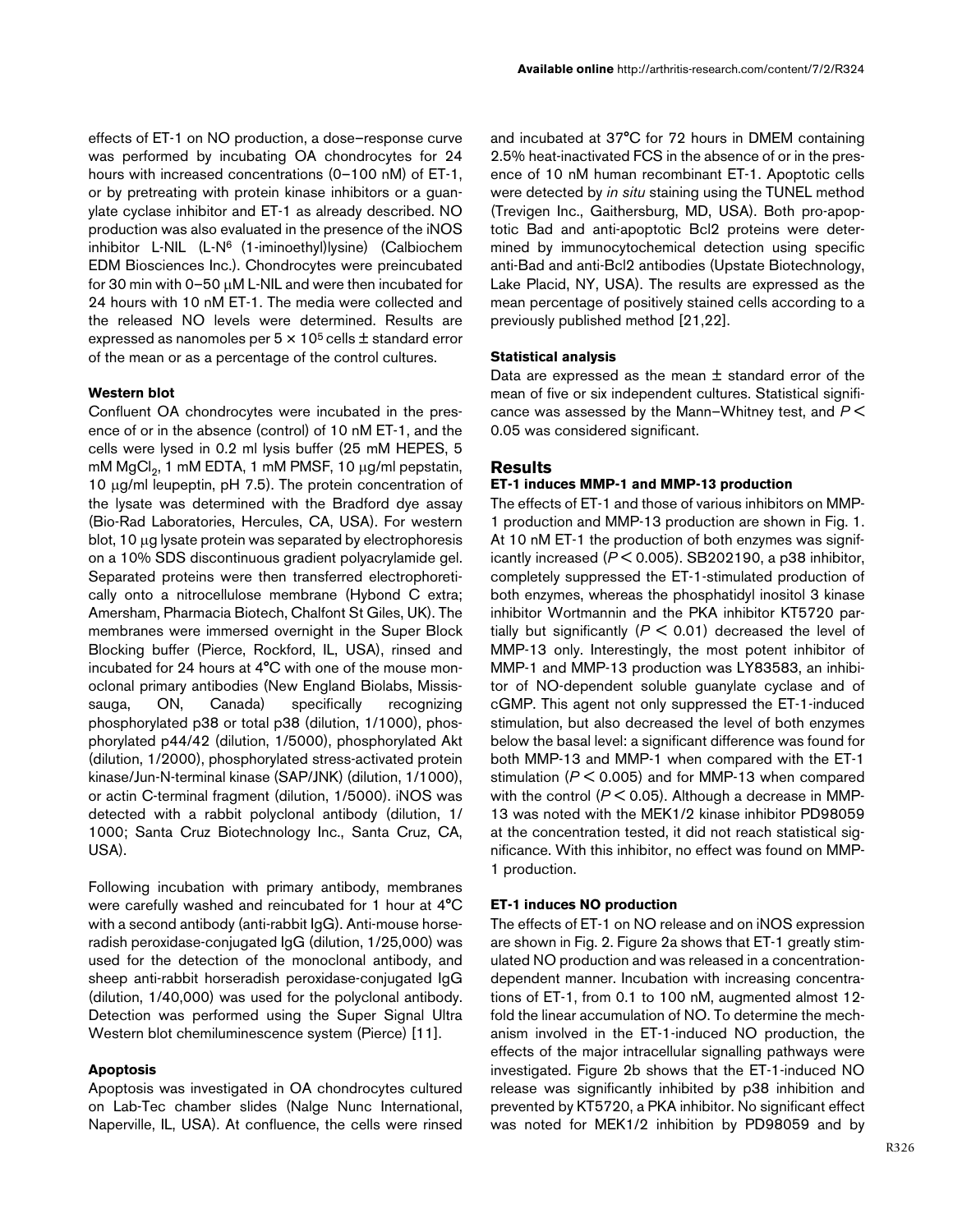<span id="page-4-0"></span>

Effect of protein kinase inhibitors and LY83583 on endothelin-1 (ET-1)induced MMP-13 and MMP-1 production by human osteoarthritis chondrocytes. Confluent monolayer chondrocytes were preincubated 30 min at 37°C with SB 202190 (1 µM), PD98059 (10 µM), Wortmannin (100 nM), KT5720 (4 µM) or LY83583 (2 µM) for 30 min at 37°C, and were then challenged with ET-1 for 24 hours. MMP-13 and MMP-1 proteins were measured in the culture media using specific ELISA assays. P values indicate significant differences comparing experimental conditions with ET-1 treatment alone (\*) and versus the control cultures  $(*)$ . Values are expressed as the mean  $\pm$  standard error of the mean of five independent experiments performed in duplicate. Significant differences:  $\frac{4}{7}$ , \*  $P$  < 0.05;  $\frac{4}{7}$ , \*\*  $P$  < 0.01;  $\frac{4}{7}$ , \*\*\*  $P$  < 0.005.

Wortmannin. Moreover, the guanylate cyclase inhibitor LY83583 reduced the NO production as significant differences were found when compared with either the ET-1 stimulation ( $P < 0.05$ ) or with the control ( $P < 0.05$ ), and this inhibitor also decreased both the endogenous and ET-1-induced iNOS level (Fig. 2d). The ET-1-induced NO release occurs via iNOS as shown in Figure 2c: complete inhibition of iNOS by 50 µM allosteric iNOS inhibitor L-NIL, as expected, almost completely inhibited NO release. Figure 2d shows the effects of various inhibitors on iNOS expression, as determined by western blot analysis of cell extracts. The 24-hour incubation of cells with ET-1 results in an increase of iNOS protein (Fig. 2d, lane 2). The ET-1 induced iNOS protein expression was completely suppressed by SB202190 and LY83583, and was partially suppressed by Wortmannin and KT5720. PD98059 had no effect.

#### **Intracellular protein kinase phosphorylation in the presence of ET-1**

Figure [3](#page-6-0)a–d show the effects of ET-1 on the phosphorylation of p38, Akt, p44/42 and SAP/JNK kinases as detected by western blot of cell extracts. ET-1 at 10 nM induced p38, Akt, p44/42, and SAP/JNK phosphorylation in a timeordered manner. For p38, the maximal effect following cell exposure to ET-1 was obtained at 10 min. For Akt, the maximal effect was observed at 2 min of cell exposure and this

effect persisted during 30 min, followed by a decline at 45 min. At this time (45 min), both p38 kinase and Akt phosphorylated forms were diminished. The maximal effect was obtained at 15 min for p44/42 kinase and at 45 min for SAP/JNK. The SAP/JNK phosphorylated forms were not detected at 60 min, whereas that of p44/42 decreased but was still present even at 60 min.

#### **ET-1 did not affect apoptosis**

As ET-1 induces NO release and because the accumulation of NO causes apoptosis, we explored this potential effect. OA chondrocytes incubated in the absence of (control) or in the presence of ET-1 (10 nM) for 72 hours showed that ET-1 did not affect apoptosis (TUNEL reaction; data not shown) or the production of either anti-apoptotic Bcl2 or pro-apoptotic Bad proteins. A similar percentage of positively stained cells was found for Bcl2  $(42.8 \pm 5.1\%$  and  $43.2 \pm 4.3\%$  for the control and for ET-1, respectively) and for Bad (10.1  $\pm$  3.8% and 9.5  $\pm$  2.1%, respectively).

#### **Discussion**

This study shows an overproduction of NO, MMP-1 and MMP-13 in human OA chondrocytes stimulated by ET-1. This result goes beyond previous results [2], which showed that human OA synovial tissue and joint cartilage express the ET-1 gene and overproduce ET-1, resulting in an excessive synthesis of MMP-1 and MMP-13 in the same tissues. In addition, the result goes beyond these findings and enlightens on the mechanism by which ET-1 accomplishes this action. Strong evidence was obtained for the key role played by NO, whose production and release were also upregulated by ET-1.

NO induces smooth muscle cell relaxation by activating soluble guanylate cyclase and by increasing the intracellular concentration of cGMP. LY83583 suppresses the effect of NO by inhibiting this NO-dependent production of cGMP [23]. In the present study, LY83583 was also shown to strongly inhibit MMP-1 and MMP-13 production by unstimulated and ET-1-stimulated OA chondrocytes, showing the key role of cGMP for the synthesis of these enzymes. This finding confirms a previous observation that cGMP is necessary for protein synthesis [9], and brings further evidence that an excess of NO is harmful to cells.

It is generally accepted that progressive tissue destruction in rheumatoid arthritis and in OA results from an excessive breakdown mediated by various proteolytic enzymes and other catabolic agents such as free radicals and NO [1,13,24,25]. Our results suggest that ET-1 should also be added to the list of potential deleterious agents that may account for articular cartilage destruction in rheumatic diseases. The action of ET-1 seems to be dual via an increase in MMP and NO production. ET-1-induced stimulation of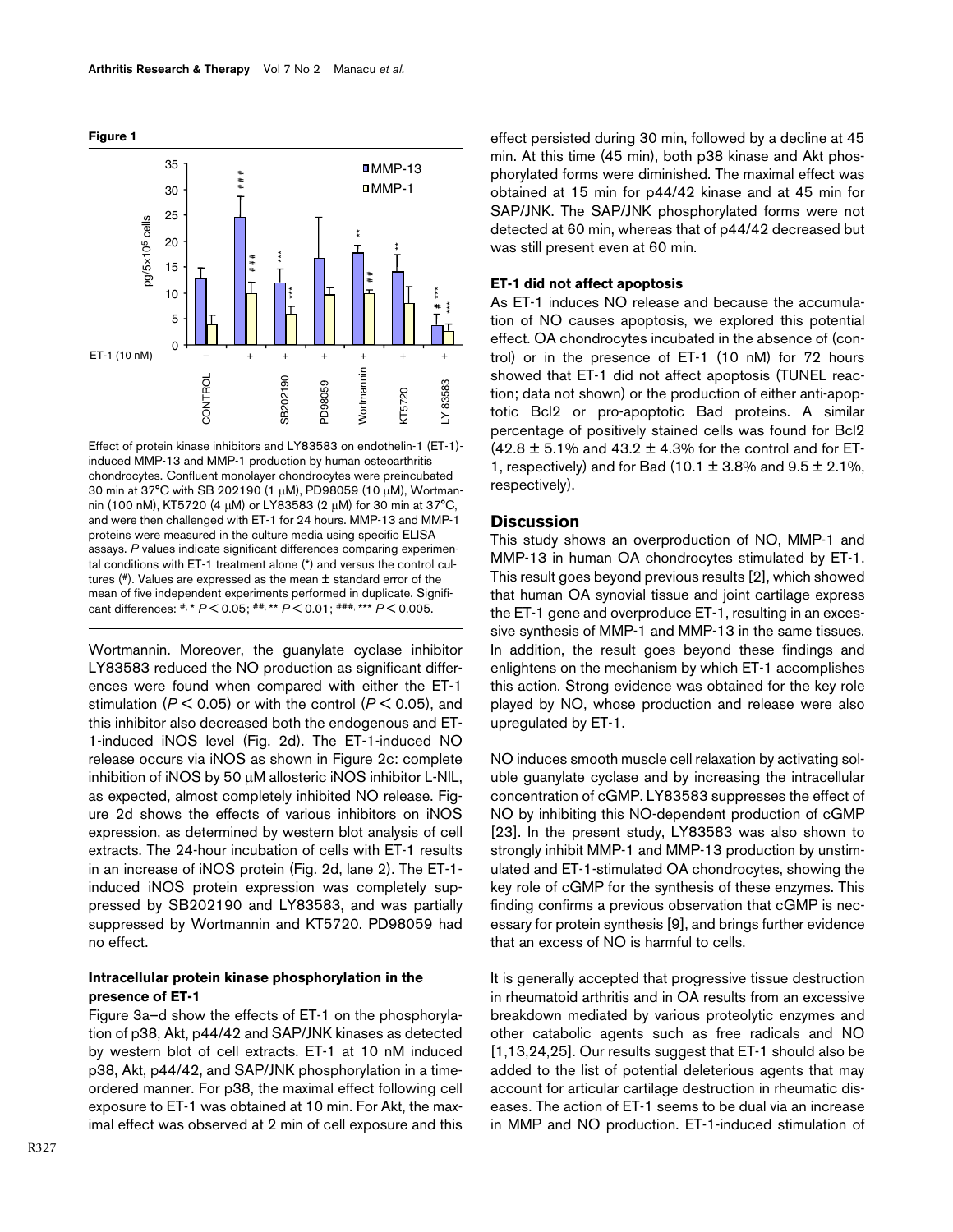

Effect of endothelin-1 (ET-1) on nitric oxide (NO) release and inducible nitric oxide synthase (iNOS) expression by human osteoarthritis (OA) chondrocytes. NO was measured in the culture media, and iNOS protein was detected in cell extracts and revealed by western blot using specific antiserum, as described in Materials and methods. (a) Concentration-dependent ET-1-induced NO accumulation in the culture media from confluent human OA chondrocytes treated with ET-1 (0-100 nM) at 37°C for 24 hours. (b) Effect of protein kinase inhibitors and of guanylate cyclase inhibitor on ET-1-induced NO release in OA chondrocytes. Confluent monolayer chondrocytes were preincubated with SB 202190 (1 µM), PD98059 (10 µM), Wortmannin (100 nM), KT5720 (4 µM) or LY83583 (2 µM) for 30 min at 37°C and then challenged with ET-1 for 24 hours, and NO was determined in the culture media. (c) Effect of iNOS inhibition on NO release induced by ET-1 in human OA chondrocytes. The chondrocytes were pretreated with the allosteric inhibitor of iNOS, L-N<sup>6</sup>(1-iminoethyl)lysine (L-NIL) (0–50 µM), for 30 min and were then incubated with ET-1 (10 nM) for an additional 24 hours. The NO level was measured in the culture media. (d) Effect of protein kinase inhibitors and LY83583 on ET-1-induced iNOS in human OA chondrocytes. Chondrocytes were preincubated with SB 202190 (1 µM), PD98059 (10 µM), Wortmannin (100 nM), KT5720 (4 µM) or LY83583 (2  $\mu$ M) for 30 min at 37°C and then challenged with ET-1 for 24 hours, and iNOS was then quantified. M.W., molecular weight. (a)-(c) Values are the mean ± standard error of the mean of six independent experiments performed in duplicate. (d) Representative blot of three independent experiments. P values indicate the significant difference between ET-1 treated cells and cells treated with indicated inhibitors + ET-1 (\*) and versus control (#). Significant differences:  $*$ ,  $*$   $P$  < 0.05,  $*$  $*$  $*$ ,  $*$   $*$   $P$  < 0.005.

MMP-1 and MMP-13, as well as the induction of iNOS gene expression with subsequent NO overproduction by OA chondrocytes, may interfere with the proinflammatory cytokine pathways. Indeed, we and other workers have shown that IL-1 $\beta$  upregulates the synthesis of ET-1 [3], which in turn can induce IL-1β gene transcription and consequently the production of the protein [26]. We previously demonstrated [2] that MMP-13 expression was induced

similarly by ET-1 and IL-1β; however, although they both enhanced MMP-1 expression, the effect of  $IL-1\beta$  was more potent on this enzyme. Interestingly, using a specific immunoassay measuring the C telopeptide of type II collagen fragments on OA cartilage explants, we also found that the level of the cleaved collagen fragments were significantly increased in the presence of both IL-1β and ET-1 with a more potent effect observed for ET-1. This could be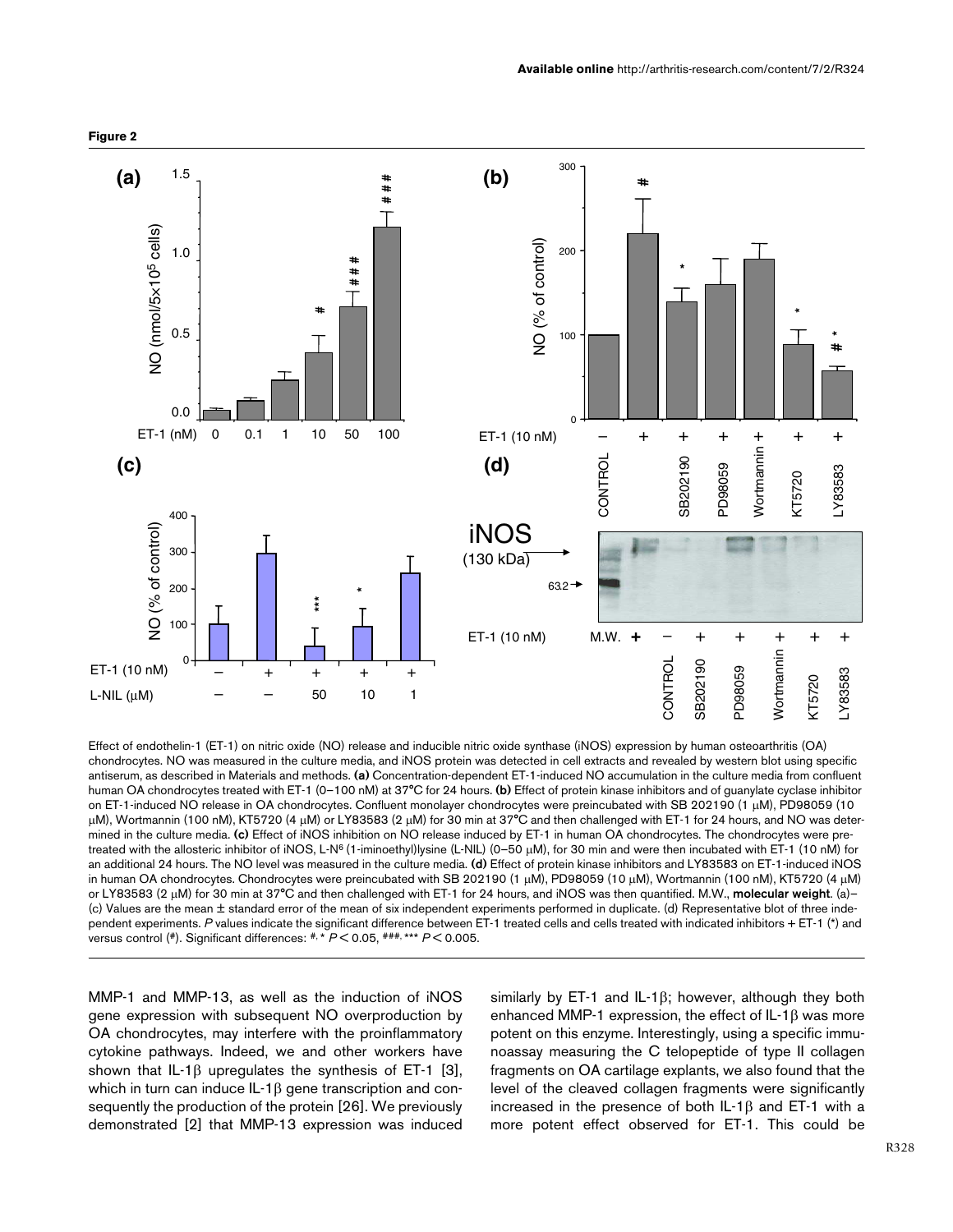<span id="page-6-0"></span>

by endothelin-1 (ET-1) in human osteoarthritis (OA) chondrocytes. (a) Western immunoblot of p38 MAP kinase. Confluent human OA chondrocytes were incubated with ET-1 (10 nM) for 10 or 45 min and the cell extracts were prepared as described in Materials and methods. Western immunoblots used antiserum against activated (phospho-p38) and total p38 MAP kinase (p38 T). Representative result of three different experiments. (b) Western immunoblot of Akt. Cells were incubated for 2, 5, 15, 30, 45 or 60 min in the presence of ET-1 (10 nM) and cell extracts were prepared as described in Materials and methods. Western immunoblot was carried out using an antiserum specific for phospho Ser 473 of Akt. Representative result of three different experiments. (c) Western immunoblot of p44/42. Confluent human OA chondrocytes were incubated with ET-1 (10 nM) for 0, 5, 15 or 60 min and cell extracts were prepared as described in Materials and methods. (d) Western immunoblot of SAP/JNK protein kinase. Confluent human OA chondrocytes were incubated with ET-1 (10 nM) for 0, 5, 30, 45 and 60 min, and cell extracts were prepared as described in Materials and methods. Actin detection was used as a control of the level of proteins loaded. Representative blot of three independent experiments.

explained by a putative synergy between ET-1 and IL-1β as ET-1 induces IL-1β and as IL-1β has a positive feedback on ET-1 synthesis [19,27].

NO is an important signalling molecule at physiological concentrations [28], but when overproduced via iNOS gene activation it is toxic to cells [29]. NO triggers the transcription of several proinflammatory genes [28,30], interacts with the cysteine residues of many proteins (S nitrosylation) and may alter their structure and function. In the presence of the superoxide anion, NO generates peroxynitrite and hydroxyl radicals that are cytotoxic, inducing peroxidation of lipids and damaging other molecules, such as DNA, and matrix macromolecules. This finally results in the inhibition of many cellular processes that impair the capacity of the cells to synthesize matrix macromolecules and to repair damaged tissue [8,31].

In addition to the findings already discussed, the present study sheds more light on the major signalling pathways involved in the ET-1-induced MMP-1 and MMP-13 production and in NO production. In OA chondrocytes, ET-1 seems to stimulate the production of these enzymes through activation of, at least, two kinases, p38 MAP kinase and PKA. As shown by western blot analysis of the cell extracts, incubation of cells for a short period of time with ET-1 results in the phosphorylation of p38 MAP, p44/42, SAP/JNK and Akt kinases. This effect occurs within minutes following a challenge with ET-1, and disappears after 45 and 60 min for the p-38 and SAP/JNK kinases, respectively. The activation of these kinases is probably necessary for the induction by ET-1 of MMP-1 production and MMP-13 production. The inhibition of p38 kinase is associated with a suppression of the ET-1-induced stimulation of both enzymes, whereas the inhibitions of adenyl cyclase-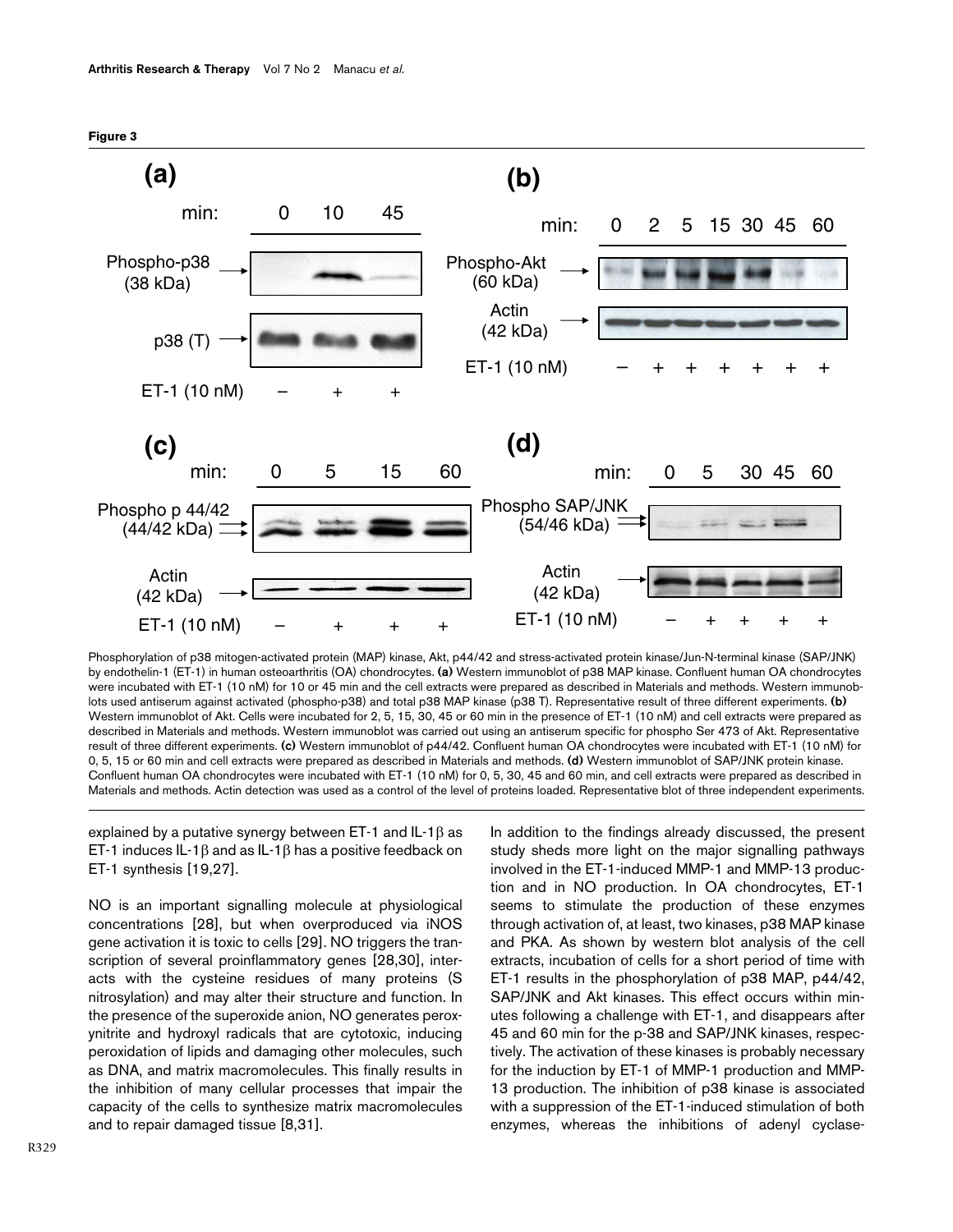dependent PKA kinase is associated with a partial suppression of the ET-1-induced stimulation of MMP-13 production only. This suggests that these inhibitors are specific for the ET-1-activated pathways since they do not affect the basal levels of MMP-1 and MMP-13.

Another point also deserves consideration. Tardif and colleagues [32] have described two OA chondrocyte populations distinctive by their MMP-13 content and their response to IL-1β. One population contains small amounts of MMP-13 protein and is highly sensitive to IL-1β stimulation; the other population is enriched in MMP-13 protein but poorly responds to the cytokine. The cell heterogeneity of OA cartilage may explain some variability of the results observed in our study, particularly in the case of using low doses of the MEK1/2 inhibition followed by ET-1 stimulation. In fact, when MAP kinase pathways (extracellular signal-regulated kinase, JNK and p38) are activated in chondrocytes, their inhibition is dependent of the inhibitor concentration used, particularly for SB 203580 and PD 98059 [18]. PD 98059, which had no effect in the present study at the concentration of 10 µM on ET-1-induced iNOS expression and NO production, was demonstrated in other studies to suppress NO induction in human chondrocytes, as shown by Gemba and colleagues [18].

The phosphorylation of p38 MAP kinase by ET-1 was also described in osteoblast-like cells [33] and in cardiac myocytes [34], while in chondrocytes overproducing MMP-1 and MMP-13 this MAP kinase was shown to be phosphorylated principally by IL-1β [35]. Activation of PKA was shown to be required for the upregulation of iNOS, and for the subsequent production and release of NO by several cell types such as vascular smooth muscle cells [36], cardiac myocytes [37] and human macrophages [38]. It is also associated with the cytokine-induced NO production in human OA articular chondrocytes [39]. Our results suggest that the activation of PKA is also required for the ET-1-induced upregulation of iNOS and for subsequent production of NO by human OA chondrocytes. However, PKA activation seems to be less required for the ET-1-induced upregulation of MMP-13 and not at all necessary for the upregulation of MMP-1 since the inhibition of PKA with KT5720 does not affect the ET-1-induced overproduction of this enzyme. In the present study, subtle differences are shown in the pattern of inhibition of the ET-1-induced overproduction of MMP-1 and MMP-13. The effect of ET-1 on MMP-13 production was more sensitive to the inhibitors of protein kinases than on MMP-1 production. As suggested earlier, these variable responses point to possible different cell populations producing these two enzymes or to relevant signalling pathways eliciting the ET-1-induced stimulations [35].

We also tested the hypothesis that ET-1 may act in OA through induction of apoptosis. This was based on the findings that cells of the superficial layer disappear during cartilage degeneration [40], that ET-1 is preferentially produced in this layer [2], and that NO may induce apoptosis and cell death at high concentrations [29]. Indeed, chondrocyte death may represent one of the contributing factors in cartilage destruction. However, as shown in the present study, ET-1 does not appear to induce chondrocyte apoptosis or cell death. Using the TUNEL technique (which was recently shown to detect both apoptosis and cell death [29]), and using Bcl2 and Bad protein determination, no differences were found between ET-1-treated cultures and control cultures.

### **Conclusion**

The present study shows that ET-1 causes an overproduction of NO, MMP-1 and MMP-13 in human OA chondrocytes. The signalling pathway used by ET-1 in these cells was also demonstrated. The fact that ET-1 possesses the biological properties described acknowledges this peptide as an important catabolic factor contributing to the cartilage destruction via induction of the deleterious molecules such as MMPs and NO. NO seems to be a key molecule that is produced in parallel with the ET-1-induced overproduction of the MMPs. Blocking the effects of ET-1 may thus become a useful therapeutic approach aimed at stopping cartilage destruction in rheumatic conditions such as rheumatoid arthritis and OA.

#### **Competing interests**

The author(s) declare there are no competing interests.

#### **Authors' contributions**

CAM executed the study, contributed to the preparation of the manuscript and performed statistical analysis. MR-B and FSS assisted in the experiments and in the isolation of chondrocytes from human cartilage. JCF, JM-P and J-PP assisted with the design of experiments and obtained human tissues. DRM evaluated and interpreted data and assisted with the preparation of the manuscript. FM designed the study, supervised the project, evaluated and interpreted data, and prepared the manuscript.

#### **Acknowledgements**

This work was supported by grants from the Canadian Institutes of Health Research (CIHR) (DSH-44200 and MOP-57760) and Dr Moldovan is the recipient of a scholarship from the FRSQ. The authors thank Heather Yampolsky for her excellent assistance in manuscript preparation.

#### References

- 1. Pelletier JP, Martel-Pelletier J, Howell DS: Etiopathogenesis of osteoarthritis. In Arthritis & Allied Conditions. A Textbook of Rheumatology Edited by: Koopman WJ. Baltimore, MD: Williams & Wilkins; 2001:2195-2245.
- 2. Roy-Beaudry M, Martel-Pelletier J, Pelletier JP, M'Barek KN, Christgau S, Shipkolye F, Moldovan F: [Endothelin 1 promotes osteoar-](http://www.ncbi.nlm.nih.gov/entrez/query.fcgi?cmd=Retrieve&db=PubMed&dopt=Abstract&list_uids=14558091)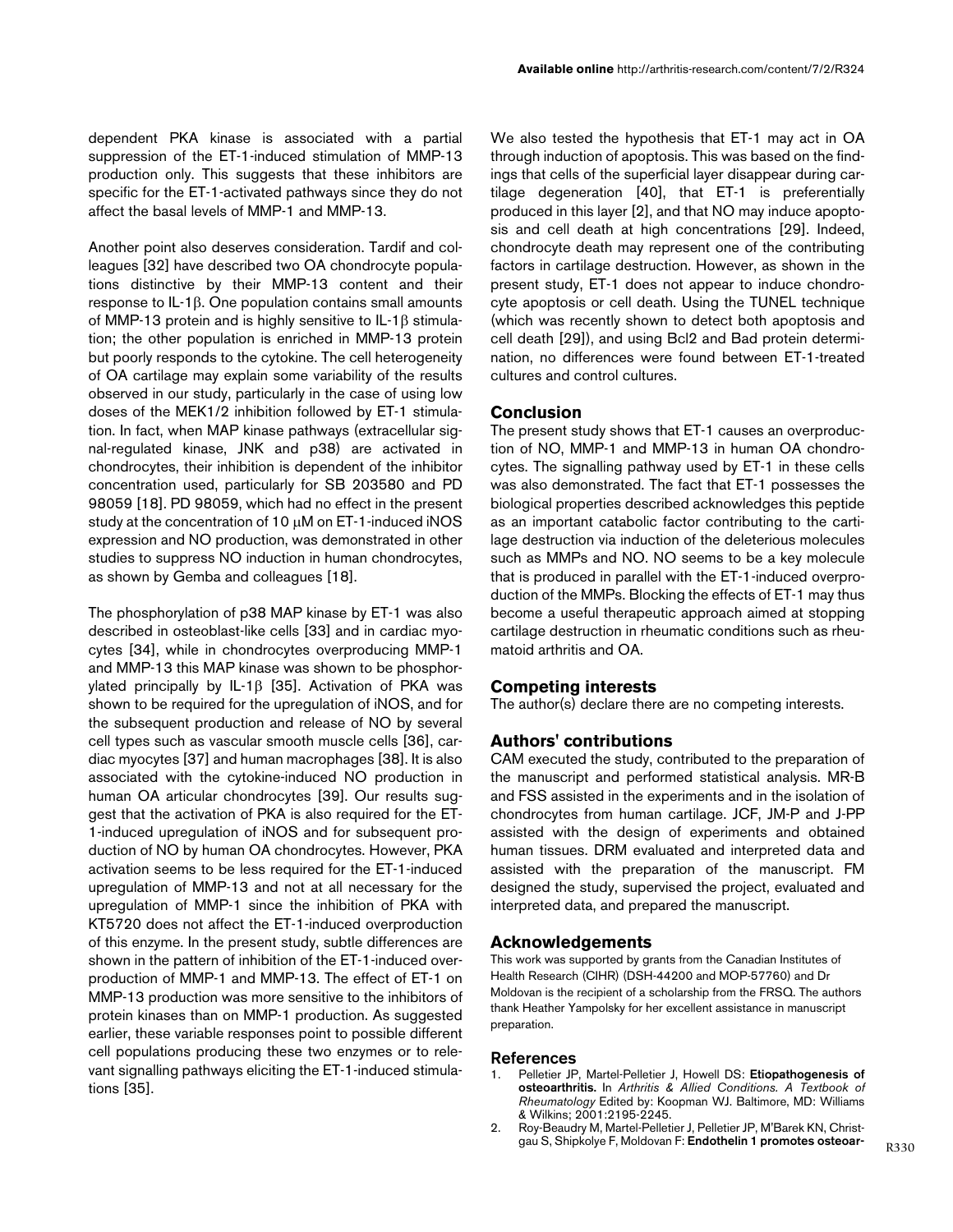[thritic cartilage degradation via matrix metalloprotease 1 and](http://www.ncbi.nlm.nih.gov/entrez/query.fcgi?cmd=Retrieve&db=PubMed&dopt=Abstract&list_uids=14558091) [matrix metalloprotease 13 induction.](http://www.ncbi.nlm.nih.gov/entrez/query.fcgi?cmd=Retrieve&db=PubMed&dopt=Abstract&list_uids=14558091) Arthritis Rheum 2003, 48:2855-2864.

- 3. Khatib AM, Lomri A, Moldovan F, Fiet J, Mitrovic DR: [Constitutive](http://www.ncbi.nlm.nih.gov/entrez/query.fcgi?cmd=Retrieve&db=PubMed&dopt=Abstract&list_uids=9245482) [and inducible expression of endothelin-1 in primary rat articu](http://www.ncbi.nlm.nih.gov/entrez/query.fcgi?cmd=Retrieve&db=PubMed&dopt=Abstract&list_uids=9245482)[lar chondrocyte culture.](http://www.ncbi.nlm.nih.gov/entrez/query.fcgi?cmd=Retrieve&db=PubMed&dopt=Abstract&list_uids=9245482) Cytokine 1997, 9:556-562.
- 4. Khatib AM, Lomri A, Moldovan F, Soliman H, Fiet J, Mitrovic DR: Endothelin 1 receptors, signal transduction and effects on [DNA and proteoglycan synthesis in rat articular chondrocytes.](http://www.ncbi.nlm.nih.gov/entrez/query.fcgi?cmd=Retrieve&db=PubMed&dopt=Abstract&list_uids=9770328) Cytokine 1998, 10:669-679.
- 5. Stojilkovic SS, Catt KJ: [Expression and signal transduction](http://www.ncbi.nlm.nih.gov/entrez/query.fcgi?cmd=Retrieve&db=PubMed&dopt=Abstract&list_uids=8812299) [pathways of endothelin receptors in neuroendocrine cells.](http://www.ncbi.nlm.nih.gov/entrez/query.fcgi?cmd=Retrieve&db=PubMed&dopt=Abstract&list_uids=8812299) Front Neuroendocrinol 1996, 17:327-369.
- 6. Stojilkovic SS, Vukicevic S, Luyten FP: [Calcium signaling in](http://www.ncbi.nlm.nih.gov/entrez/query.fcgi?cmd=Retrieve&db=PubMed&dopt=Abstract&list_uids=8053400) [endothelin- and platelet-derived growth factor-stimulated](http://www.ncbi.nlm.nih.gov/entrez/query.fcgi?cmd=Retrieve&db=PubMed&dopt=Abstract&list_uids=8053400) [chondrocytes.](http://www.ncbi.nlm.nih.gov/entrez/query.fcgi?cmd=Retrieve&db=PubMed&dopt=Abstract&list_uids=8053400) J Bone Miner Res 1994, 9:705-714.
- 7. Kinoshita A, Tamura T, Aoki C, Nakanishi T, Sobue S, Suzuki F, Takahashi K, Takigawa M: [Demonstration of endothelin \(ET\)](http://www.ncbi.nlm.nih.gov/entrez/query.fcgi?cmd=Retrieve&db=PubMed&dopt=Abstract&list_uids=7550073) receptors on cultured rabbit chondrocytes and stimulation of [DNA synthesis and calcium influx by ET-1 via its receptors.](http://www.ncbi.nlm.nih.gov/entrez/query.fcgi?cmd=Retrieve&db=PubMed&dopt=Abstract&list_uids=7550073) Cell Biol Int 1995, 19:647-654.
- Khatib AM, Ribault D, Quintero M, Barbara A, Fiet J, Mitrovic DR: [The mechanism of inhibition of endothelin-1-induced stimula](http://www.ncbi.nlm.nih.gov/entrez/query.fcgi?cmd=Retrieve&db=PubMed&dopt=Abstract&list_uids=9324043)[tion of DNA synthesis in rat articular chondrocytes.](http://www.ncbi.nlm.nih.gov/entrez/query.fcgi?cmd=Retrieve&db=PubMed&dopt=Abstract&list_uids=9324043) Mol Cell Endocrinol 1997, 132:25-31.
- 9. Khatib AM, Siegfried G, Messai H, Moldovan F, Mitrovic DR: Mechanism of inhibition of endothelin-1-stimulated proteogly[can and collagen synthesis in rat articular chondrocytes.](http://www.ncbi.nlm.nih.gov/entrez/query.fcgi?cmd=Retrieve&db=PubMed&dopt=Abstract&list_uids=12027406) Cytokine 2002, 17:254-261.
- 10. Nagase H, Woessner JF Jr: [Matrix metalloproteinases.](http://www.ncbi.nlm.nih.gov/entrez/query.fcgi?cmd=Retrieve&db=PubMed&dopt=Abstract&list_uids=10419448) J Biol Chem 1999, 274:21491-21494.
- 11. Reboul P, Pelletier JP, Tardif G, Cloutier JM, Martel-Pelletier J: [The](http://www.ncbi.nlm.nih.gov/entrez/query.fcgi?cmd=Retrieve&db=PubMed&dopt=Abstract&list_uids=8621789) new collagenase, collagenase-3, is expressed and synthe[sized by human chondrocytes but not by synoviocytes. A role](http://www.ncbi.nlm.nih.gov/entrez/query.fcgi?cmd=Retrieve&db=PubMed&dopt=Abstract&list_uids=8621789) [in osteoarthritis.](http://www.ncbi.nlm.nih.gov/entrez/query.fcgi?cmd=Retrieve&db=PubMed&dopt=Abstract&list_uids=8621789) J Clin Invest 1996, 97:2011-2019.
- 12. Mitchell PG, Magna HA, Reeves LM, Lopresti-Morrow LL, Yocum SA, Rosner PJ, Geoghegan KF, Hambor JE: [Cloning, expression,](http://www.ncbi.nlm.nih.gov/entrez/query.fcgi?cmd=Retrieve&db=PubMed&dopt=Abstract&list_uids=8609233) [and type II collagenolytic activity of matrix metalloproteinase-](http://www.ncbi.nlm.nih.gov/entrez/query.fcgi?cmd=Retrieve&db=PubMed&dopt=Abstract&list_uids=8609233)[13 from human osteoarthritic cartilage.](http://www.ncbi.nlm.nih.gov/entrez/query.fcgi?cmd=Retrieve&db=PubMed&dopt=Abstract&list_uids=8609233) J Clin Invest 1996, 97:761-768.
- 13. Studer R, Jaffurs D, Stefanovic-Racic M, Robbins PD, Evans CH: [Nitric oxide in osteoarthritis.](http://www.ncbi.nlm.nih.gov/entrez/query.fcgi?cmd=Retrieve&db=PubMed&dopt=Abstract&list_uids=10419772) Osteoarthritis Cartilage 1999, 7:377-379.
- 14. Gassner RJ, Buckley MJ, Studer RK, Evans CH, Agarwal S: [Inter](http://www.ncbi.nlm.nih.gov/entrez/query.fcgi?cmd=Retrieve&db=PubMed&dopt=Abstract&list_uids=11071247)[action of strain and interleukin-1 in articular cartilage: effects](http://www.ncbi.nlm.nih.gov/entrez/query.fcgi?cmd=Retrieve&db=PubMed&dopt=Abstract&list_uids=11071247) [on proteoglycan synthesis in chondrocytes.](http://www.ncbi.nlm.nih.gov/entrez/query.fcgi?cmd=Retrieve&db=PubMed&dopt=Abstract&list_uids=11071247) Int J Oral Maxillofac Surg 2000, 29:389-394.
- 15. Murrell GA, Jang D, Williams RJ: [Nitric oxide activates metallo](http://www.ncbi.nlm.nih.gov/entrez/query.fcgi?cmd=Retrieve&db=PubMed&dopt=Abstract&list_uids=7529496)[protease enzymes in articular cartilage.](http://www.ncbi.nlm.nih.gov/entrez/query.fcgi?cmd=Retrieve&db=PubMed&dopt=Abstract&list_uids=7529496) Biochem Biophys Res .<br>Commun 1995, 206:15-21.
- 16. Pelletier JP, Jovanovic D, Fernandes JC, Manning P, Connor JR, Currie MG, Di Battista JA, Martel-Pelletier J: [Reduced progres](http://www.ncbi.nlm.nih.gov/entrez/query.fcgi?cmd=Retrieve&db=PubMed&dopt=Abstract&list_uids=9663486)[sion of experimental osteoarthritis in vivo by selective inhibi](http://www.ncbi.nlm.nih.gov/entrez/query.fcgi?cmd=Retrieve&db=PubMed&dopt=Abstract&list_uids=9663486)[tion of inducible nitric oxide synthase.](http://www.ncbi.nlm.nih.gov/entrez/query.fcgi?cmd=Retrieve&db=PubMed&dopt=Abstract&list_uids=9663486) Arthritis Rheum 1998, 41:1275-1286.
- 17. Mankin HJ, Dorfman H, Lippiello L, Zarins A: [Biochemical and](http://www.ncbi.nlm.nih.gov/entrez/query.fcgi?cmd=Retrieve&db=PubMed&dopt=Abstract&list_uids=5580011) metabolic abnormalities in articular cartilage from osteo[arthritic human hips. II. Correlation of morphology with bio](http://www.ncbi.nlm.nih.gov/entrez/query.fcgi?cmd=Retrieve&db=PubMed&dopt=Abstract&list_uids=5580011)[chemical and metabolic data.](http://www.ncbi.nlm.nih.gov/entrez/query.fcgi?cmd=Retrieve&db=PubMed&dopt=Abstract&list_uids=5580011) J Bone Joint Surg Am 1971, 53:523-537.
- 18. Gemba T, Valbracht J, Alsalameh S, Lotz M: [Focal adhesion](http://www.ncbi.nlm.nih.gov/entrez/query.fcgi?cmd=Retrieve&db=PubMed&dopt=Abstract&list_uids=11677248) kinase and mitogen-activated protein kinases are involved in [chondrocyte activation by the 29-kDa amino-terminal](http://www.ncbi.nlm.nih.gov/entrez/query.fcgi?cmd=Retrieve&db=PubMed&dopt=Abstract&list_uids=11677248) [fibronectin fragment.](http://www.ncbi.nlm.nih.gov/entrez/query.fcgi?cmd=Retrieve&db=PubMed&dopt=Abstract&list_uids=11677248) J Biol Chem 2002, 277:907-911.
- 19. Khatib AM, Siegfried G, Quintero M, Mitrovic DR: [The mecha](http://www.ncbi.nlm.nih.gov/entrez/query.fcgi?cmd=Retrieve&db=PubMed&dopt=Abstract&list_uids=9704583)[nism of inhibition of DNA synthesis in articular chondrocytes](http://www.ncbi.nlm.nih.gov/entrez/query.fcgi?cmd=Retrieve&db=PubMed&dopt=Abstract&list_uids=9704583) [from young and old rats by nitric oxide.](http://www.ncbi.nlm.nih.gov/entrez/query.fcgi?cmd=Retrieve&db=PubMed&dopt=Abstract&list_uids=9704583) Nitric Oxide 1997, 1:218-225.
- 20. Green LC, Wagner DA, Glogowski J, Skipper PL, Wishnok JS, Tannenbaum SR: [Analysis of nitrate, nitrite, and \[15N\]nitrate in](http://www.ncbi.nlm.nih.gov/entrez/query.fcgi?cmd=Retrieve&db=PubMed&dopt=Abstract&list_uids=7181105) [biological fluids.](http://www.ncbi.nlm.nih.gov/entrez/query.fcgi?cmd=Retrieve&db=PubMed&dopt=Abstract&list_uids=7181105) Anal Biochem 1982, 126:131-138.
- 21. Moldovan F, Pelletier JP, Hambor J, Cloutier JM, Martel-Pelletier J: Collagenase-3 (matrix metalloprotease 13) is preferentially [localized in the deep layer of human arthritic cartilage in situ:](http://www.ncbi.nlm.nih.gov/entrez/query.fcgi?cmd=Retrieve&db=PubMed&dopt=Abstract&list_uids=9324020) in vitro mimicking effect by transforming growth factor beta. Arthritis Rheum 1997, 40:1653-1661.
- 22. Saha N, Moldovan F, Tardif G, Pelletier JP, Cloutier JM, Martel-Pelletier J: [Interleukin-1beta-converting enzyme/caspase-1 in](http://www.ncbi.nlm.nih.gov/entrez/query.fcgi?cmd=Retrieve&db=PubMed&dopt=Abstract&list_uids=10446854) [human osteoarthritic tissues: localization and role in the mat](http://www.ncbi.nlm.nih.gov/entrez/query.fcgi?cmd=Retrieve&db=PubMed&dopt=Abstract&list_uids=10446854)[uration of interleukin-1beta and interleukin-18.](http://www.ncbi.nlm.nih.gov/entrez/query.fcgi?cmd=Retrieve&db=PubMed&dopt=Abstract&list_uids=10446854) Arthritis Rheum 1999, 42:1577-1587.
- 23. Mulsch A, Busse R, Liebau S, Forstermann U: [LY 83583 inter](http://www.ncbi.nlm.nih.gov/entrez/query.fcgi?cmd=Retrieve&db=PubMed&dopt=Abstract&list_uids=2902213)[feres with the release of endothelium-derived relaxing factor](http://www.ncbi.nlm.nih.gov/entrez/query.fcgi?cmd=Retrieve&db=PubMed&dopt=Abstract&list_uids=2902213) [and inhibits soluble guanylate cyclase.](http://www.ncbi.nlm.nih.gov/entrez/query.fcgi?cmd=Retrieve&db=PubMed&dopt=Abstract&list_uids=2902213)  $J$  Pharmacol Exp Ther 1988, 247:283-288.
- 24. LeGrand A, Fermor B, Fink C, Pisetsky DS, Weinberg JB, Vail TP, Guilak F: [Interleukin-1, tumor necrosis factor alpha, and inter](http://www.ncbi.nlm.nih.gov/entrez/query.fcgi?cmd=Retrieve&db=PubMed&dopt=Abstract&list_uids=11592370)leukin-17 synergistically up-regulate nitric oxide and prostag[landin E2 production in explants of human osteoarthritic knee](http://www.ncbi.nlm.nih.gov/entrez/query.fcgi?cmd=Retrieve&db=PubMed&dopt=Abstract&list_uids=11592370) [menisci.](http://www.ncbi.nlm.nih.gov/entrez/query.fcgi?cmd=Retrieve&db=PubMed&dopt=Abstract&list_uids=11592370) Arthritis Rheum 2001, 44:2078-2083.
- 25. Martel-Pelletier J, McCollum R, Fujimoto N, Obata K, Cloutier JM, Pelletier JP: [Excess of metalloproteases over tissue inhibitor of](http://www.ncbi.nlm.nih.gov/entrez/query.fcgi?cmd=Retrieve&db=PubMed&dopt=Abstract&list_uids=8015285) [metalloprotease may contribute to cartilage degradation in](http://www.ncbi.nlm.nih.gov/entrez/query.fcgi?cmd=Retrieve&db=PubMed&dopt=Abstract&list_uids=8015285) [osteoarthritis and rheumatoid arthritis.](http://www.ncbi.nlm.nih.gov/entrez/query.fcgi?cmd=Retrieve&db=PubMed&dopt=Abstract&list_uids=8015285) Lab Invest 1994, 70:807-815.
- 26. Didier N, Romero IA, Creminon C, Wijkhuisen A, Grassi J, Mabondzo A: [Secretion of interleukin-1beta by astrocytes](http://www.ncbi.nlm.nih.gov/entrez/query.fcgi?cmd=Retrieve&db=PubMed&dopt=Abstract&list_uids=12807444) mediates endothelin-1 and tumour necrosis factor-alpha [effects on human brain microvascular endothelial cell](http://www.ncbi.nlm.nih.gov/entrez/query.fcgi?cmd=Retrieve&db=PubMed&dopt=Abstract&list_uids=12807444) [permeability.](http://www.ncbi.nlm.nih.gov/entrez/query.fcgi?cmd=Retrieve&db=PubMed&dopt=Abstract&list_uids=12807444) J Neurochem 2003, 86:246-254.
- 27. Messai H, Khatib AM, Lebrun G, Aubin P, Florina M, Jean F, Mitrovic DR: [Endothelin-1 in monolayer cultures of articular](http://www.ncbi.nlm.nih.gov/entrez/query.fcgi?cmd=Retrieve&db=PubMed&dopt=Abstract&list_uids=10731580) [chondrocytes from young and old rats: regulation by growth](http://www.ncbi.nlm.nih.gov/entrez/query.fcgi?cmd=Retrieve&db=PubMed&dopt=Abstract&list_uids=10731580) [factors and cytokines.](http://www.ncbi.nlm.nih.gov/entrez/query.fcgi?cmd=Retrieve&db=PubMed&dopt=Abstract&list_uids=10731580) Mech Ageing Dev 2000, 114:37-48.
- 28. Beck KF, Eberhardt W, Frank S, Huwiler A, Messmer UK, Muhl H, Pfeilschifter J: [Inducible NO synthase: role in cellular signalling.](http://www.ncbi.nlm.nih.gov/entrez/query.fcgi?cmd=Retrieve&db=PubMed&dopt=Abstract&list_uids=10021318) J Exp Biol 1999, 202:645-653.
- 29. Aigner T, Kim HA: [Apoptosis and cellular vitality: issues in oste](http://www.ncbi.nlm.nih.gov/entrez/query.fcgi?cmd=Retrieve&db=PubMed&dopt=Abstract&list_uids=12209500)[oarthritic cartilage degeneration.](http://www.ncbi.nlm.nih.gov/entrez/query.fcgi?cmd=Retrieve&db=PubMed&dopt=Abstract&list_uids=12209500) Arthritis Rheum 2002, 46:1986-1996.
- 30. Pfeilschifter J: [Nitric oxide triggers the expression of proinflam](http://www.ncbi.nlm.nih.gov/entrez/query.fcgi?cmd=Retrieve&db=PubMed&dopt=Abstract&list_uids=11865072)[matory and protective gene products in mesangial cells and](http://www.ncbi.nlm.nih.gov/entrez/query.fcgi?cmd=Retrieve&db=PubMed&dopt=Abstract&list_uids=11865072) [the inflamed glomerulus.](http://www.ncbi.nlm.nih.gov/entrez/query.fcgi?cmd=Retrieve&db=PubMed&dopt=Abstract&list_uids=11865072) Nephrol Dial Transplant 2002, 17:347-348.
- 31. Khatib AM, Siegfried G, Messai H, Quintero M, Barbara A, Mitrovic RD: [Basal and induced nitric oxide and cGMP productions are](http://www.ncbi.nlm.nih.gov/entrez/query.fcgi?cmd=Retrieve&db=PubMed&dopt=Abstract&list_uids=9593310) [decreased in senescent cultured rat articular chondrocytes.](http://www.ncbi.nlm.nih.gov/entrez/query.fcgi?cmd=Retrieve&db=PubMed&dopt=Abstract&list_uids=9593310) Mech Ageing Dev 1998, 101:21-32.
- 32. Tardif G, Pelletier JP, Dupuis M, Geng C, Cloutier JM, Martel-Pelletier J: [Collagenase 3 production by human osteoarthritic](http://www.ncbi.nlm.nih.gov/entrez/query.fcgi?cmd=Retrieve&db=PubMed&dopt=Abstract&list_uids=10366107) [chondrocytes in response to growth factors and cytokines is a](http://www.ncbi.nlm.nih.gov/entrez/query.fcgi?cmd=Retrieve&db=PubMed&dopt=Abstract&list_uids=10366107) [function of the physiologic state of the cells.](http://www.ncbi.nlm.nih.gov/entrez/query.fcgi?cmd=Retrieve&db=PubMed&dopt=Abstract&list_uids=10366107) Arthritis Rheum 1999, 42:1147-1158.
- 33. Windischhofer W, Zach D, Fauler G, Raspotnig G, Kofeler H, Leis HJ: [Involvement of Rho and p38 MAPK in endothelin-1](http://www.ncbi.nlm.nih.gov/entrez/query.fcgi?cmd=Retrieve&db=PubMed&dopt=Abstract&list_uids=12369781) [induced expression of PGHS-2 mRNA in osteoblast-like cells.](http://www.ncbi.nlm.nih.gov/entrez/query.fcgi?cmd=Retrieve&db=PubMed&dopt=Abstract&list_uids=12369781) J Bone Miner Res 2002, 17:1774-1784.
- 34. Pikkarainen S, Tokola H, Kerkela R, Majalahti-Palviainen T, Vuolteenaho O, Ruskoaho H: [Endothelin-1-specific activation of](http://www.ncbi.nlm.nih.gov/entrez/query.fcgi?cmd=Retrieve&db=PubMed&dopt=Abstract&list_uids=12446726) [B-type natriuretic peptide gene via p38 mitogen-activated pro](http://www.ncbi.nlm.nih.gov/entrez/query.fcgi?cmd=Retrieve&db=PubMed&dopt=Abstract&list_uids=12446726)[tein kinase and nuclear ETS factors.](http://www.ncbi.nlm.nih.gov/entrez/query.fcgi?cmd=Retrieve&db=PubMed&dopt=Abstract&list_uids=12446726) J Biol Chem 2003, 278:3969-3975.
- Mengshol JA, Vincenti MP, Coon CI, Barchowsky A, Brinckerhoff CE: [Interleukin-1 induction of collagenase 3 \(matrix metallo](http://www.ncbi.nlm.nih.gov/entrez/query.fcgi?cmd=Retrieve&db=PubMed&dopt=Abstract&list_uids=10765924)proteinase 13) gene expression in chondrocytes requires p38, c-Jun N-terminal kinase, and nuclear factor kappaB: [differential regulation of collagenase 1 and collagenase 3.](http://www.ncbi.nlm.nih.gov/entrez/query.fcgi?cmd=Retrieve&db=PubMed&dopt=Abstract&list_uids=10765924) Arthritis Rheum 2000, 43:801-811.
- 36. Koide M, Kawahara Y, Nakayama I, Tsuda T, Yokoyama M: [Cyclic](http://www.ncbi.nlm.nih.gov/entrez/query.fcgi?cmd=Retrieve&db=PubMed&dopt=Abstract&list_uids=7693710) AMP-elevating agents induce an inducible type of nitric oxide [synthase in cultured vascular smooth muscle cells. Synergism](http://www.ncbi.nlm.nih.gov/entrez/query.fcgi?cmd=Retrieve&db=PubMed&dopt=Abstract&list_uids=7693710) [with the induction elicited by inflammatory cytokines.](http://www.ncbi.nlm.nih.gov/entrez/query.fcgi?cmd=Retrieve&db=PubMed&dopt=Abstract&list_uids=7693710) J Biol Chem 1993, 268:24959-24966.
- 37. Oddis CV, Simmons RL, Hattler BG, Finkel MS: [Protein kinase A](http://www.ncbi.nlm.nih.gov/entrez/query.fcgi?cmd=Retrieve&db=PubMed&dopt=Abstract&list_uids=8760074) [activation is required for IL-1-induced nitric oxide production](http://www.ncbi.nlm.nih.gov/entrez/query.fcgi?cmd=Retrieve&db=PubMed&dopt=Abstract&list_uids=8760074) [by cardiac myocytes.](http://www.ncbi.nlm.nih.gov/entrez/query.fcgi?cmd=Retrieve&db=PubMed&dopt=Abstract&list_uids=8760074) Am J Physiol 1996, 271:C429-C434.
- 38. Jovanovic DV, Di Battista JA, Martel-Pelletier J, Jolicoeur FC, He Y, Zhang M, Mineau F, Pelletier JP: [IL-17 stimulates the production](http://www.ncbi.nlm.nih.gov/entrez/query.fcgi?cmd=Retrieve&db=PubMed&dopt=Abstract&list_uids=9531313) [and expression of proinflammatory cytokines, IL-beta and](http://www.ncbi.nlm.nih.gov/entrez/query.fcgi?cmd=Retrieve&db=PubMed&dopt=Abstract&list_uids=9531313) [TNF-alpha, by human macrophages.](http://www.ncbi.nlm.nih.gov/entrez/query.fcgi?cmd=Retrieve&db=PubMed&dopt=Abstract&list_uids=9531313) J Immunol 1998, 160:3513-3521.
- 39. Blanco FJ, Ochs RL, Schwarz H, Lotz M: [Chondrocyte apoptosis](http://www.ncbi.nlm.nih.gov/entrez/query.fcgi?cmd=Retrieve&db=PubMed&dopt=Abstract&list_uids=7856740) [induced by nitric oxide.](http://www.ncbi.nlm.nih.gov/entrez/query.fcgi?cmd=Retrieve&db=PubMed&dopt=Abstract&list_uids=7856740) Am J Pathol 1995, 146:75-85.